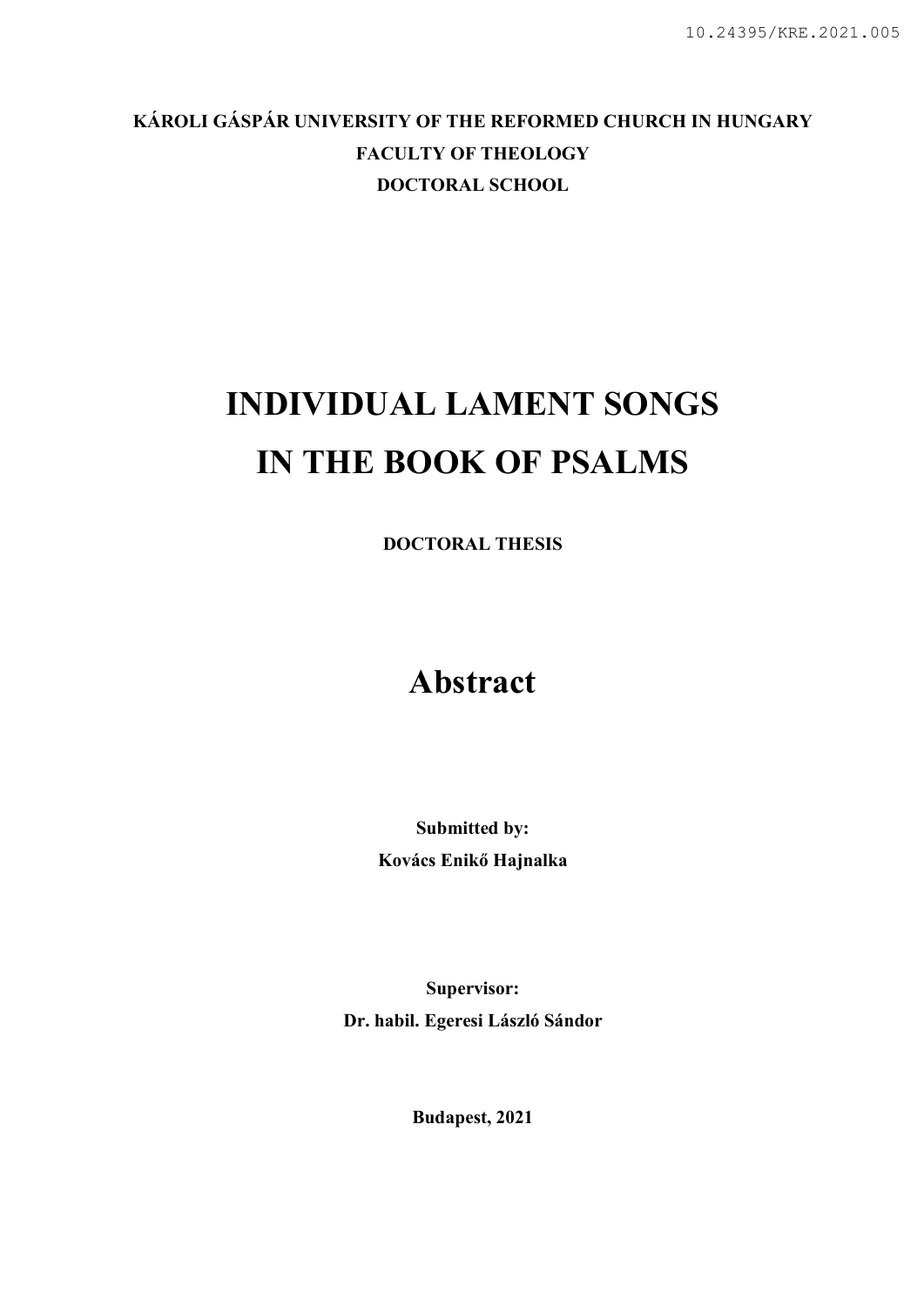#### PLOT AND PURPOSE OF THE PRESENT INVESTIGATION

The present dissertation explores - throughout the 150 psalms - the theme of individual lament specifically, and more precisely the pure form of it. In my opinion, the investigated psalms carry an equally important message for today's reader as they did in the time of the authors, since they are of creed value and formulate eternal thoughts, from which strength can be drawn for everyday life. The question might be raised: why is further inquiry on this topic necessary and why especially the psalms of lament? What can justify such a highlighting and at the same time narrowing? The answer is quite simple: I consider my study to fill a gap, since such a comprehensive, new evaluation has not appeared in the Hungarian research of psalms recently. My dissertation is a pioneer investigation, which can offer an overall view of the newest scholarly researches at academic level, as the individual lament songs have not yet been examined in such depth. Throughout the dissertation, instead of individual lament psalm, I consistently use the term "individual lament song" everywhere.

#### THE THREE MAIN CRITERIA OF MY THESIS:

By way of introduction I propose three new categories of the psalms of individual lament, and I classify them as follows:

- 1. pure individual lament songs
- 2. incomplete individual lament songs
- 3. mixed individual lament songs

Following Gunkel's list, which identified 39 psalms of individual lament, I have found it necessary to make a further distinction between the pure, incomplete and mixed forms of psalms. This kind of categorization of the individual complaint songs is new among scholars; namely that they do not offer a description of the pure format, but merely speak about it in general terms. This is how I get to further narrowing by identifying and analysing the pure individual lament songs.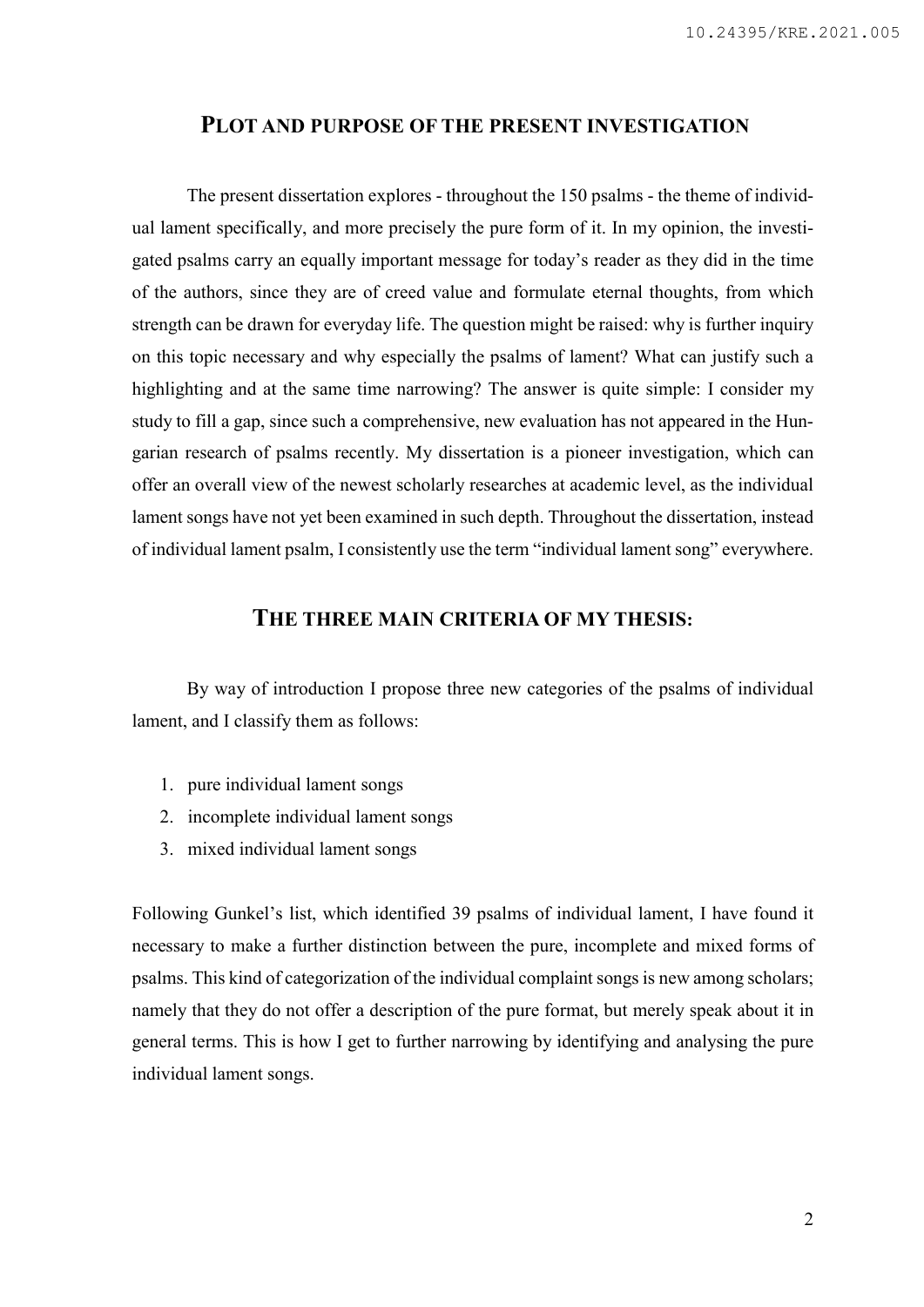#### SCHEME AND STRUCTURE OF THE PRESENT STUDY

The first chapter opens with a general introduction to the Book of Psalms, its meaning, origin, authorship, literary work, as well as its composition which contains various types, genres, categories. The psalms witness to diverse moods and situations. It is noteworthy that the individual psalms of lament are highly represented in the collection. One should emphasise however, that the most remarkable message is not the complaint, but the confidence in God: trust, praise and worship Him. I also refer to the composition of the Book of Psalms, to the development of this constantly and consciously compiled book. I illustrate the work of outstanding scholars from the 1920s onwards up to the present day, whose achievement is the starting point of my own research. In order to follow up with the international results and debates on this matter, I give an insight into the different criteria used in my interpretation of the psalms.

In the second chapter I firstly survey the research history of the individual lament songs. The theological significance of individual lament songs lies primarily in their giving voice to suffering. Despite the complaint the sufferer does not turn away from God, since the centre of human existence is God. Suffering does not rule out the connection with God, but rather confirms it. The lament has by now lost its original meaning and received a negative report, because in the eyes of today's humanity complaint is an expression of unbelief and a distrustful attitude. This aspect, the importance of lament songs, has been ignored by scholars until now. However, the predominance of lament songs in the Book of Psalms means that the issue of complaint is not something marginal or unusual, but an important element of faith. One of the most important characteristics of this genre is the sudden change of mood, when the complaint unexpectedly turns into praise. This poetic form involves the transition from hopelessness to joy, for the form not only contains a description of the problem, but also the solution to it as well. In the following, I examine the differences within individual lament songs, illustrating the numerical classifications of particular researchers with a spreadsheet. It is intriguing that, although there are overlaps, opinions about the classification of lament songs are varying among researchers, and there is no uniform numbering: everyone uses a different list. On the basis of content Gunkel's detailed analysis classifies the psalms into two major categories, he speaks of a pure and a mixed form, but does not specify clearly the lament songs with a pure form. There is no such definition, as genres rarely appear in pure form.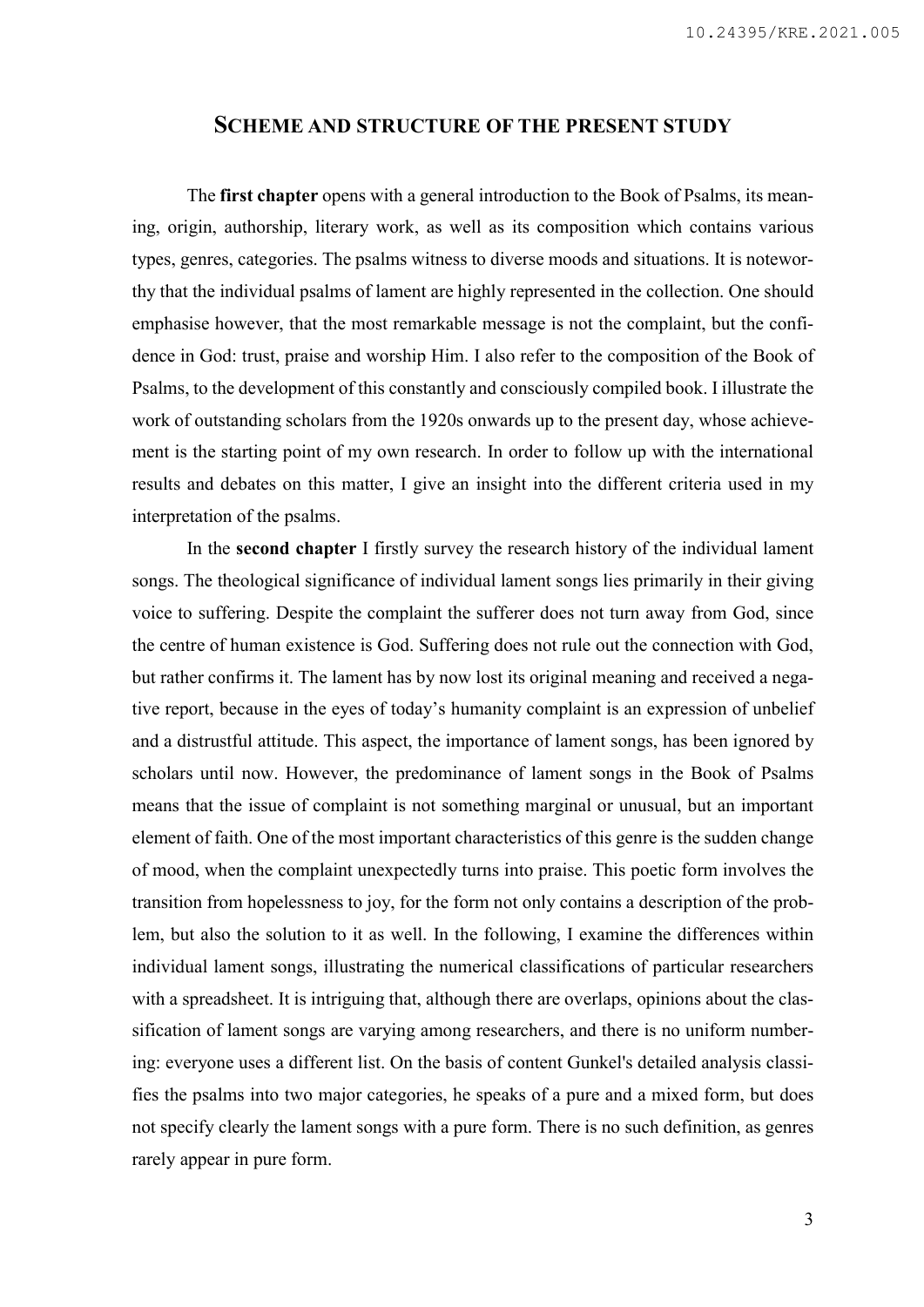In the third chapter I interpret the individual lament songs which I consider to be pure and I present in detail the selected: 5., 13., 22., 26., 27., 54., 56., 140., 142. psalms. Nine psalms are considered to be pure individual lament songs in my research, since they represent the purest forms according to my criteria. These texts reflect a well-structured regular system, whose formal elements are:

- 1. Turning to God
- 2. Description of the complaint
- 3. Confession of trust
- 4. Petition
- 5. Doxology, a vow of praise, the so called: "Lobgelübde" according to Gunkel's wording.

The primary condition was to include all the five formal elements. These five elements are clearly presented in each of the nine psalms. I focus on the Hebrew text and, in accordance with the classic method of the commentaries, I explain each psalm uniformly according to the following structure:

- 1. translation of the Hebrew text
- 2. comments
- 3. interpretation

Firstly, I translate the Hebrew psalms in the original poem form. My purpose was to find the proper language to transmit the spirit of the original text, to give back its atmosphere, dynamics, to define its meaning as precisely as possible in the proper form. This is followed by notes on the translation, I give my interpretation about the phrases and the structure. I continue with a detailed exegetical analysis, I explore them from the point of view of dating and of literary form. Finally, I conclude the exegesis with the theological concept.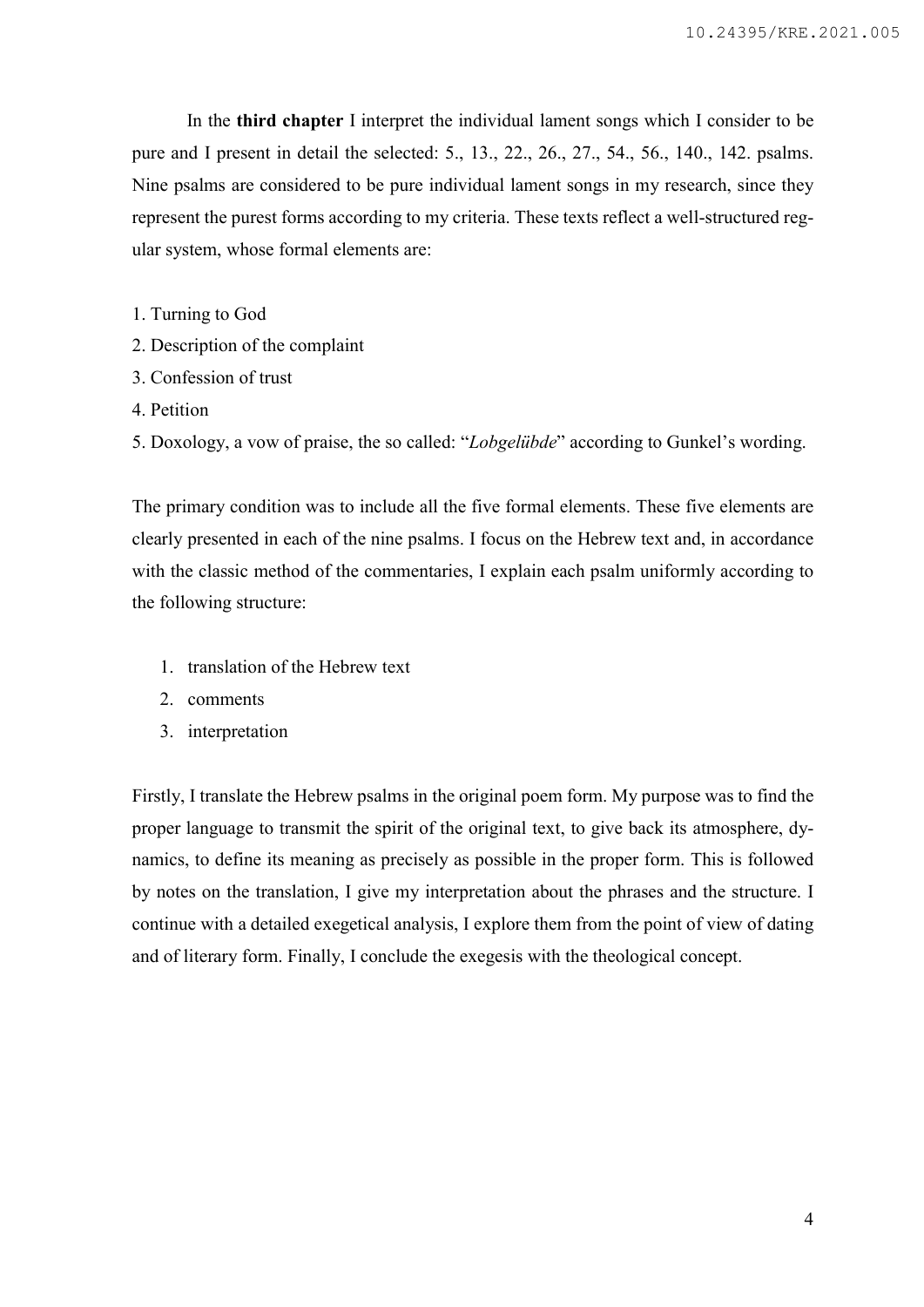#### APPLIED METHODS

In my working method, I tried to attend to all aspects considered to be important, which were included in the explanation of each psalm during the research. In addition to the various aspects, I pay special attention to the dating of the psalms. On the other hand, dating has been the biggest challenge in my investigation of the psalms as we have very few evidence about it. Although, in absolute chronological terms, this is often only possible approximately, relative chronology also serves our purpose well. The decision should suffice which of the two psalms of the same genre may have originated earlier or which may have influenced the later, so that we can arrive at the development of the genre. I would like to draw attention to whether any further clarification can be provided on the issue of Sitz im Leben. Obviously, the individual tells his/her complaint (and talks about his/her salvation as well); however, it is important to note how the individual relates to his/her case. The poetic prayer may be performed in isolated solitude, in a family circle, possibly in a cult community, or simply before the public of the inhabitants of his/her settlement (village, city), he/she might have a friendly or perhaps hostile, sympathetic, or indifferent reception with his poem. However, since the psalms inform us relatively poorly these issues, all possible aspects should be taken into account, even the tiniest piece of information must be gathered, which may suggest the above.

In view of the above, it can be stated that the work is considerably large and cannot be done within the framework of a dissertation. Therefore, I further narrowed the subject of the investigation to the so-called individual lament songs in a "pure" form, hoping that the necessary investigation could be completed at a later stage. The adjective "pure" is first in parenthesis (later I avoid it), because it is not the result of a principle, but simply a result of statistics: the elements of the "pure" form are attested most frequently in all psalms of individual lament, therefore I look for those psalms which use all these elements exclusively. At the outset it remains unclear whether this striving for minimum represented the original genre or if it was the result of a theological reflection on the form. Were the additional elements of the expanded form originally parts of the genre (and omitted only later), or are they a later elaboration of an originally simple form – this question should be discussed later, and the whole of the history of the genre should be the subject of future studies.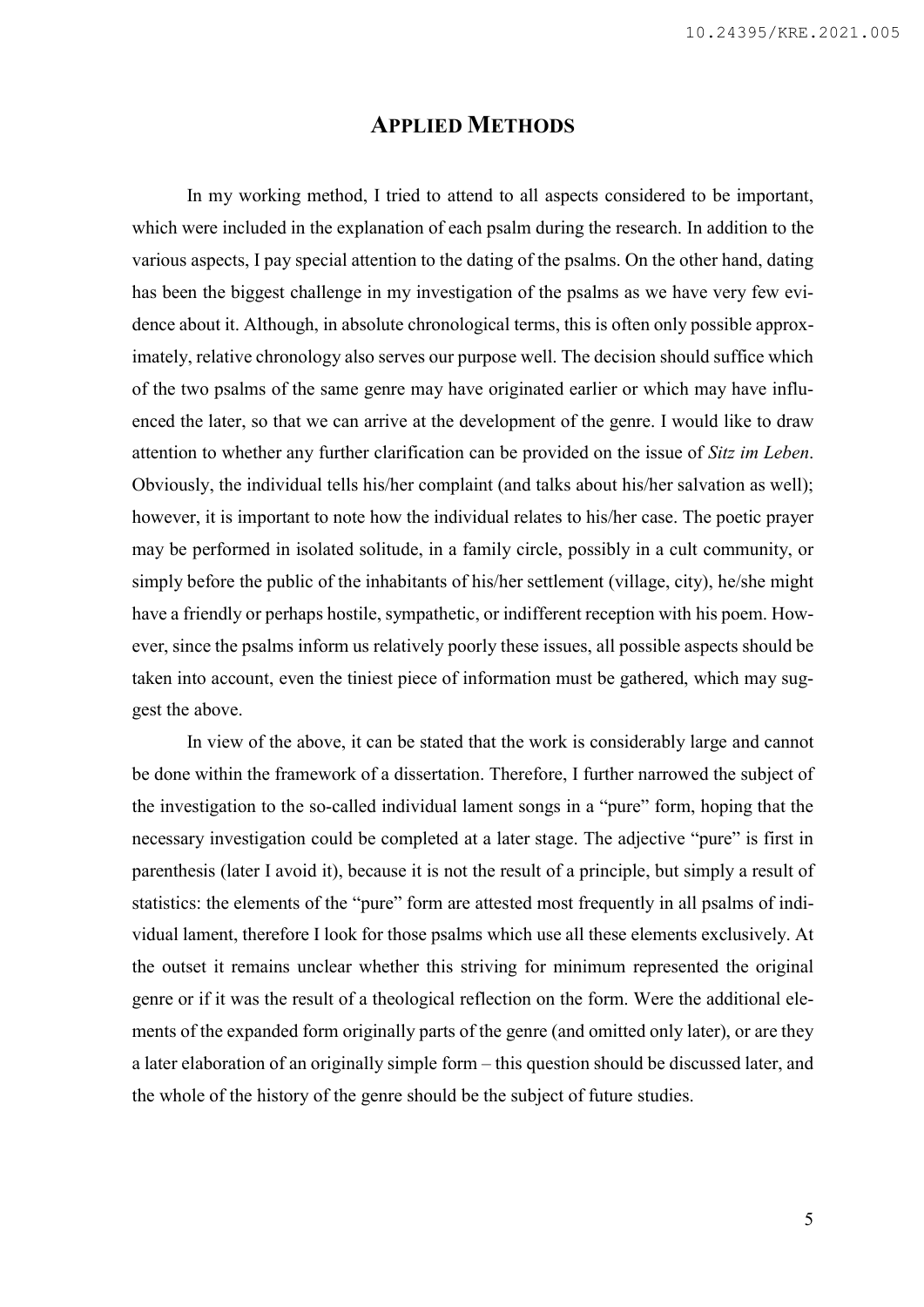I cannot avoid mentioning the case of mixed forms of individual lament, as they are greater in number than the "pure" form. Logically, the question may arise: why this? Obviously, the examination of mixed forms is also necessary to answer this question, but this would be the subject of a further research. On the basis of frequent use, I can safely assume that the genre might have been extremely popular as the large number of individual lament songs proves this. At the same time, this is also confirmed by the fact that the variety is in favour of frequent use: the individual complaint was presented by many believers in the form of poetry, and formal changes can also be considered as a literary precipitation of a wide variety of experience. What could be the main characteristic of the poetic manifestation of an individual complaint? In the appropriate form, the psalmist began by addressing God, and then comes the lament section. Naturally enough, faith is not limited to voicing a complaint: whoever turns to God with his/her lament, hopes his/her complaint will be heard by God and He will remove his/her trouble; this is after all the essence of the lament! I suggest that the psalmist's expression of trust in God was the essential part of the form. While this is significantly different from the representation of the complaint itself, it still belongs to faith as well as to the prayer, which comes from faith. The core of the "Stimmungsumschwung", raised to an artistic level perhaps later, may be part of the form in its earliest stages. The fact that the author intends to finish the psalm in some positive way, can also be considered evident. Although, this is not a "happy ending": the end (the doxology) follows directly from the formulation of hope. One should not be surprised that this form in its simplicity has survived to such a small extent: it is clear that the individual experience, the various dangers and pain, or the manifesting of trust in God, may cover an extremely wide spectrum. Thus, on the other hand, it can be assumed that a great number of psalms were created in this form, but not all of them were worth being included in the canonical collections. At the same time, we can also suppose that, under the influence of personal experience, there were many variations of the form: the simple form could be expanded by further form elements. However, it is extremely difficult to catch this in act. What is certain, it may have meant a change in the development of form, when the psalmist wanted to integrate his/her personal emotions institutionally. In the psalms which I have examined, it appears, that this may have happened most in connection with the last element: the author wished to pay his gratitude to God in an institutional form. It is obvious here, the "Lobgelübde" can no longer be imagined in the silence of the inner room of the psalmist, but in public, in the institutional framework of the Temple, in a liturgical context.